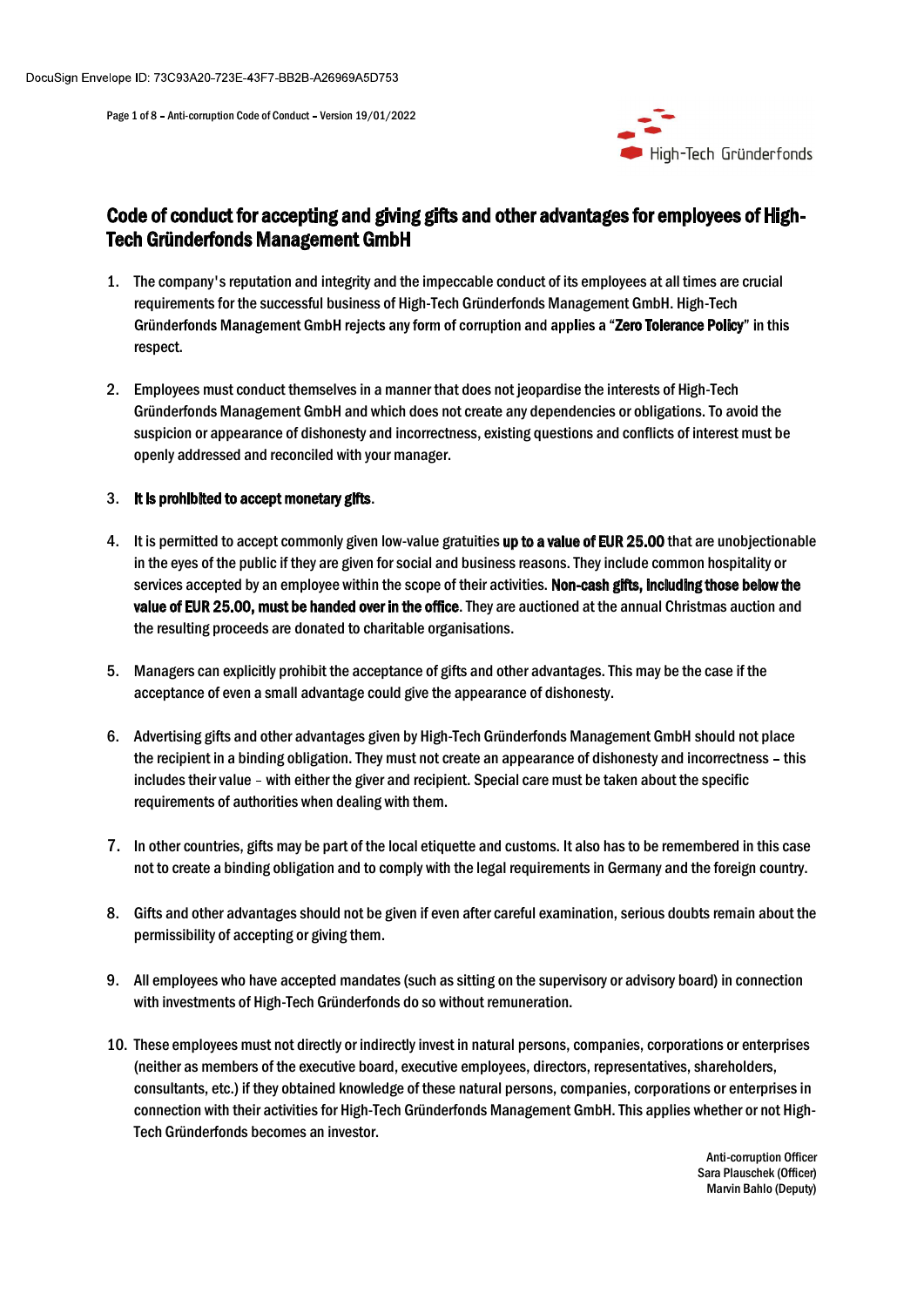

- Frage 2 of 8 Anti-comption Code of Conduct Version 19/01/2022<br>
Page 2 of 8 Anti-comption Code of Conduct Version 19/01/2022<br>
11. Employees must not support natural persons, companies, corporations or enterprises, p found them or open them or show an economic interest in them if such support or service is provided outside the persons, companies, corporations or enterprises in connection with their activities for High-Tech Gründerfonds Management GmbH. This applies whether or not High-Tech Gründerfonds becomes an investor. Nege 1D: 73C93A20-723E-43F7-BB2B-A26969A5D753<br>
Page 2 of 8 - Anti-comption Cede of Conduct - Version 19/01/2022<br>
11. Employees must not support natural persons, companies, corporations or enterprises, provide services for
- Management GmbH.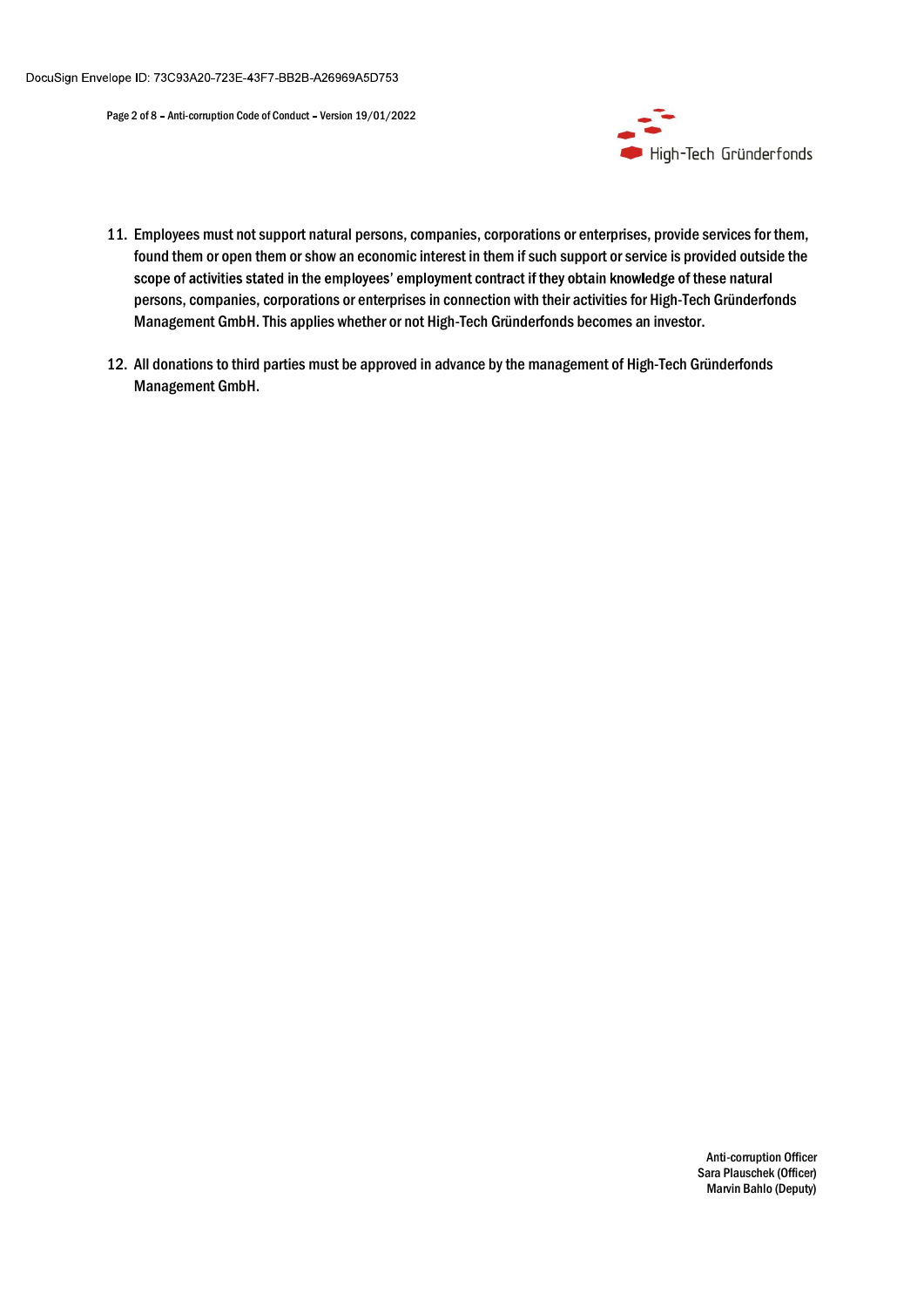

# lope ID: 73C93A20-723E-43F7-BB2B-A26969A5D753<br>Page 3 of 8 - Anti-corruption Code of Conduct - Version 19/01/2022<br>Processes of High-Tech Gründerfonds Management GmbH Processes of High-Tech Gründerfonds Management GmbH

Employees are encouraged to show responsibility and comply with the Code of Conduct. In the case of doubt, talk to your immediate manager. 1. Be a role model: Show that you neither tolerate nor support corruption with your conduct.<br>
1. Be a role model: Show that you responsibility and comply with the Code of Conduct. In the case of doubt, talk<br>
1. Be a role m Alope ID: 73C63A20-723E-43F7-BB2B-A26969A5D753<br>Processes of High-Tech Gründerfonds Management GmbH<br>Employees are encouraged to show responsibility and comply with the Code of Conduct. In the case of doubt, talk to<br>pour imm 3. Involve a colleague as a witness if you suspect that someone plans to ask you frigh-Tech Gründerfonds<br>Throcesses of High-Tech Gründerfonds Management GmbH<br>The someone are also as a witness if you for an illustration of Processes of High-Tech Gründerhonds Management GmbH<br>Processes of High-Tech Gründerfonds Management GmbH<br>Employees are encouraged to show responsibility and comply with the Code of Conduct. I<br>your immediate manager.<br>It is r Frocesses of High-Tech Gründerfonds Management GmbH<br>
Employees are encouraged to show responsibility and comply with the Code of Conduct. In the case of doubt, talk to<br>
Employees are encourage to show responsibility and co **Processes of High-Tech Gründerfonds Management GmbH**<br>Fimployees are encouraged to show responsibility and comply with the Code of Conduct. In the case of doubt, talk to<br>pour inmediate manager.<br>It is recommended to documen Employees are encouraged to show responsibility and comply with the Code of Conduct. In the case of doubt, talk to<br>your immediate manager.<br>The is recommended to document the process in a suitable manner.<br>The is recommended

It is recommended to document the process in a suitable manner.

### Anti-corruption code of conduct

- 
- 
- 
- 
- duties.
- corrupt conduct.
- 
- 
- our immediate manager.<br>
1. It is recommended to document the process in a suitable manner.<br>
1. Be a role model: Show that you neither tolerate nor support corruption with your concent<br>
1. Be a role model: Show that you nei **Anti-corruption code of conduct**<br>
1. Be a role model: Show that you neither tolerate nor support corruption with your conduct.<br>
2. Avert attempted acts of corruption immediately and inform your manager straight away.<br>
3. out in the open about it! If you admit to your activities on your own accord and if your information leads to the complete resolution of the incident, this can be taken into account as a mitigating circumstance when deciding your penalty as well as responses under employment law.

Bonn, 19 January 2022

DocuSigned by:  $ArFw$  $\frac{1}{\sqrt{2}}$ 

-DocuSianed by:

Dr. Alexander von Frankenberg & Guido Schlitzer Managing directors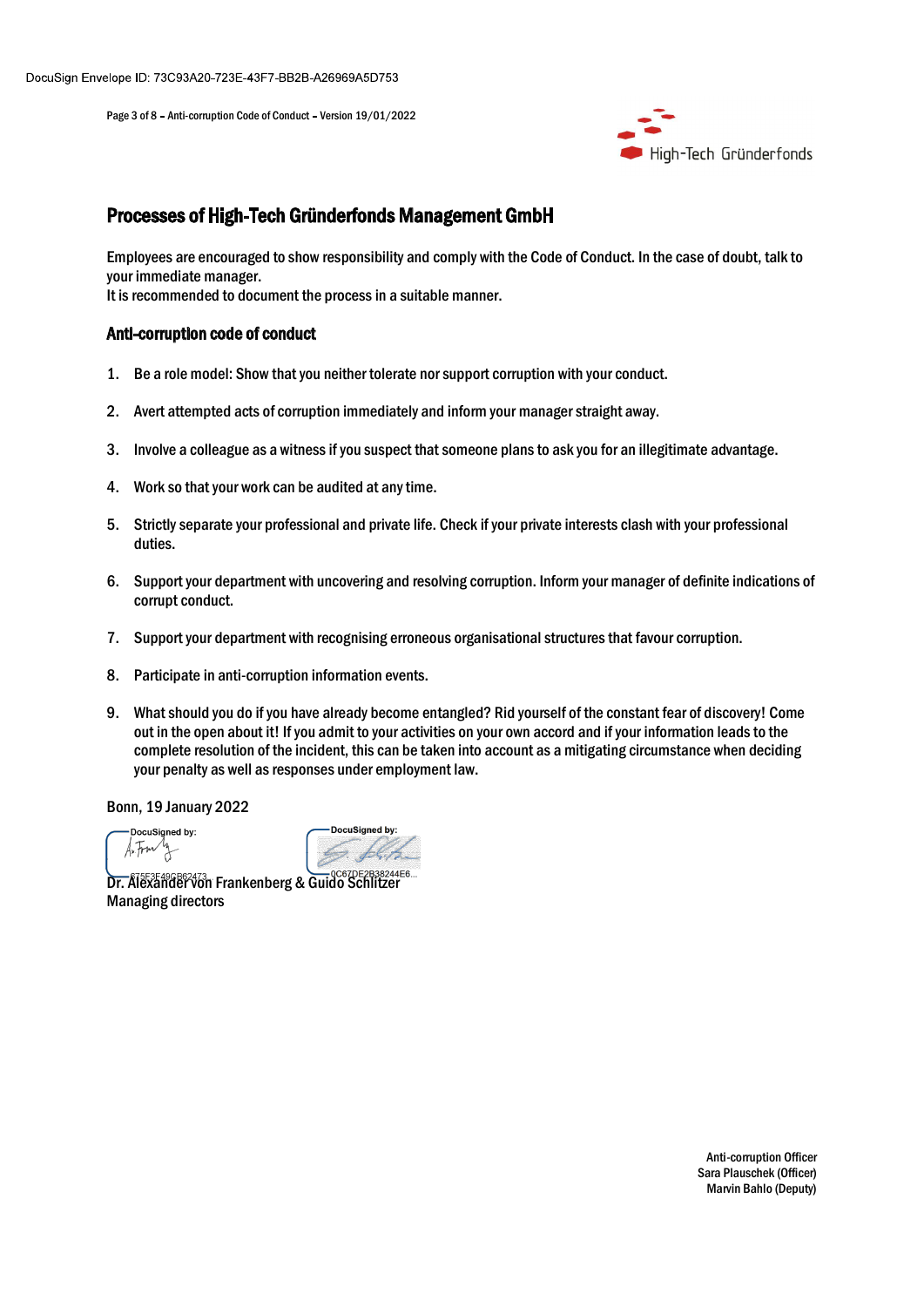

# Appendix 1

## Situation under criminal law in accordance with the decree of the Anti-corruption Law 1 (Korruptionsgesetz 1)

### 1. Corruptibility or corruption in business transactions in accordance with Section 299 of the German Criminal Code (Strafgesetzbuch - StGB) (employee corruptibility)

(1) Any person who, during business transactions as an employee or representative of a company,

- demands, obtains a promise of or accepts an advantage for themselves or a third party as consideration in<br>1. where  $\zeta$ return for illegally favouring competition in Germany or abroad when procuring goods or services, or
- 2. third party as consideration in return for performing or not performing a certain action when procuring goods or services and by doing so violates their responsibilities to the company,

shall be punished with imprisonment of up to three years or a financial penalty.

(2) Furthermore, any person who, during business transactions with an employee or representative of a company,

offers, promises or grants an advantage for the above person or a third party as consideration in return for illegally favouring competition in Germany or abroad when receiving goods or services, or

2. consideration in return for performing or not performing a certain action when receiving goods or services and by doing so violates their responsibilities to the company,

shall also be punished.

Regulation amended by the Anti-corruption Law (Gesetz zur Bekämpfung der Korruption) of 20 November 2015 (Federal Law<br>Gazette I p. 2025), effective since 26 November 2015 Explanatory memorandum available

<sup>2</sup> return for illegally favouring competition in Germany or abroad when procuring goods or services, or<br>
2. third party as consideration in return for performing or ot performing a certain action when procuring goods or<br> Due to the majority share in High-Tech Gründerfonds being held by the Federal Ministry for Economic Affairs and Climate Action, the following provisions of the German Criminal Code (StGB) are important for High-Tech Gründerfonds Management GmbH. Although it could consequently be possible to reject a direct application of the provisions to employees of High-Tech Gründerfonds Management GmbH, as they will not hold any office, they are of (2) Furthermore, any person who, during business transactions with an employee or representative of a company,<br>
2) Furthermore, any person who, during business transactions with an employee or representative of a company,<br> commercial departments of GTZ, a company under private law, holding offices.

Section 22 Terms of "person" and "property". (1) Within the meaning of this law, an office holder is: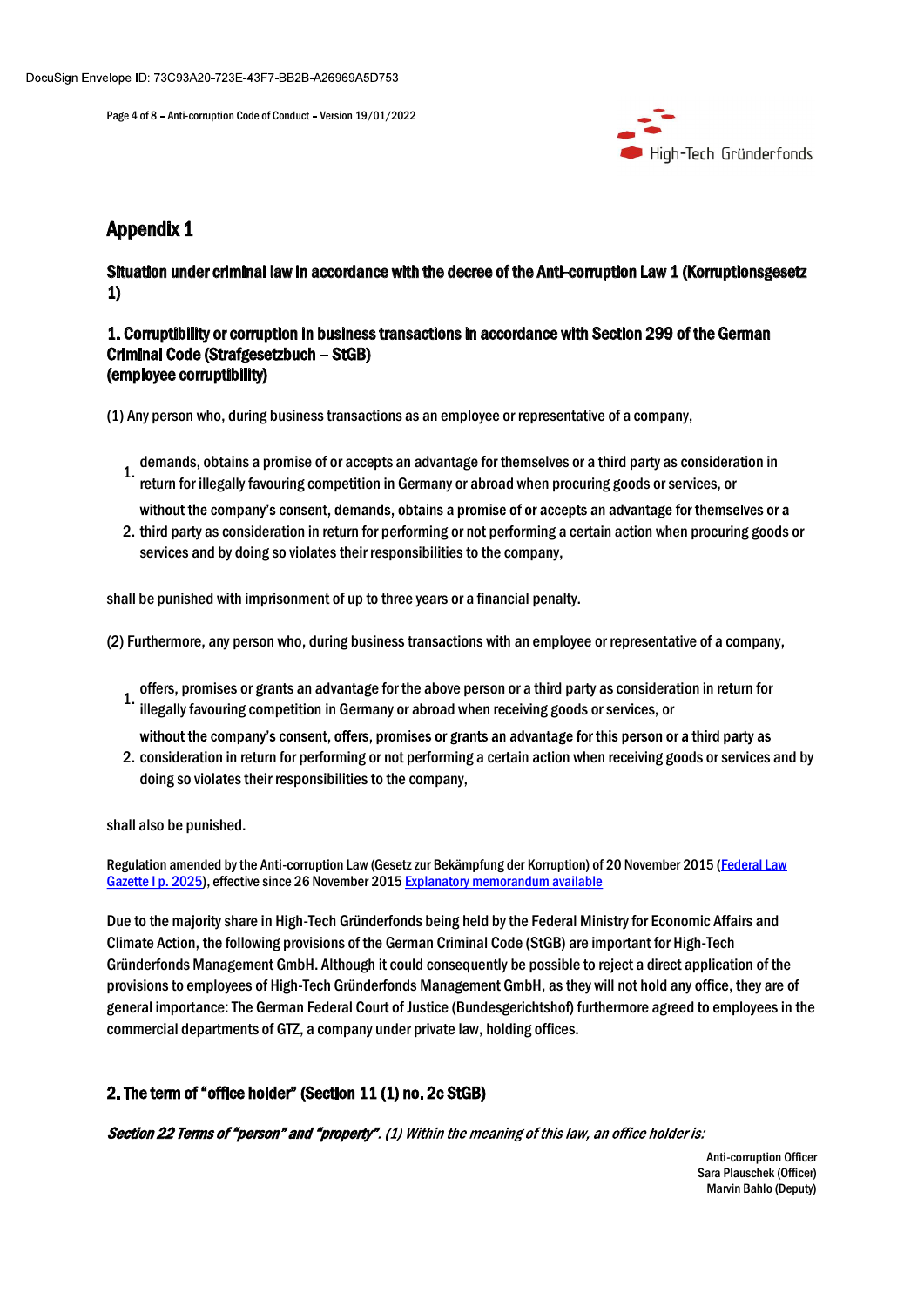

### 3. Acceptance of advantages(Section 331 StGB)

Section 331 Acceptance of advantages(1) An office holder or a person specially obliged for a public service who demands, obtains a promise of or accepts an advantage for themselves or a third party for the performance of their duty shall be punished with imprisonment of up to three years or a financial penalty.

(3) The offence is not punishable in accordance with Paragraph 1 if the culprit obtains a promise of or accepts an bope to: 73.038.220-723E-33F-2B32E-22G869A5D753<br> **Physician And Alternation Code of Conduct - Version 18/01/2022**<br> **a)** as been appointed to perform public administration tasks for an authority or other instance, or by<br>
th its own authority or the culprit reports the offence immediately to the authority and the latter approves it.

Explanations: It has to be noted that, unlike in the case of "corruptibility" (see No. 4), the illegitimacy of the "service performance" is irrelevant when only accepting an advantage. An advantage is any non-cash benefit (such as money, assets, invitations, holidays, honours) to which the culprit is not entitled and which give the culprit a tangible or intangible advantage. The value of a given

asset is not the deciding factor. The amended regulation regarding the acceptance of an advantage now also includes cases in which third parties receive an advantage, i.e. if the advantages are granted to a spouse or other person related to the office holder, for instance.

Conduct such as so-called "sweetening" or "grooming" in accordance with Section 331 StGB is also included. In these cases, benefits are not accepted for a specific action but the giver intends to tie the recipient to them with these benefits.

in accordance with Section 331 StGB. When determining the term "socially adequate", the position and scope of responsibilities of the office holder must be taken into consideration. However, when doing so,sometimes advertising gifts valued at more than around EUR 25.00 are classed as no longer socially adequate, even if the recipient is in a higher position. Conduct such as so-called "sweetening" or "grooming" in accordance with Section 331 StGB is also included. In<br>these cases, benefits are not accepted for a specific action but the give ritheds to tie the recipient to them w ese cases, benefits are not accepted for a specific action but the giver intends to tie the recipient to them with these<br>before, mere courtesy gratuities as "socially adequate gratuities" are not classed as an acceptance o

### To clarify the definition, the regulations on integrity of the Federal Ministry of the Interior and Community from 2014 are stated here.

Silent approval of exceptions of the ban on the acceptance of rewards or gifts In the following exceptional, special circumstances, it can be assumed that a silent approval has been given: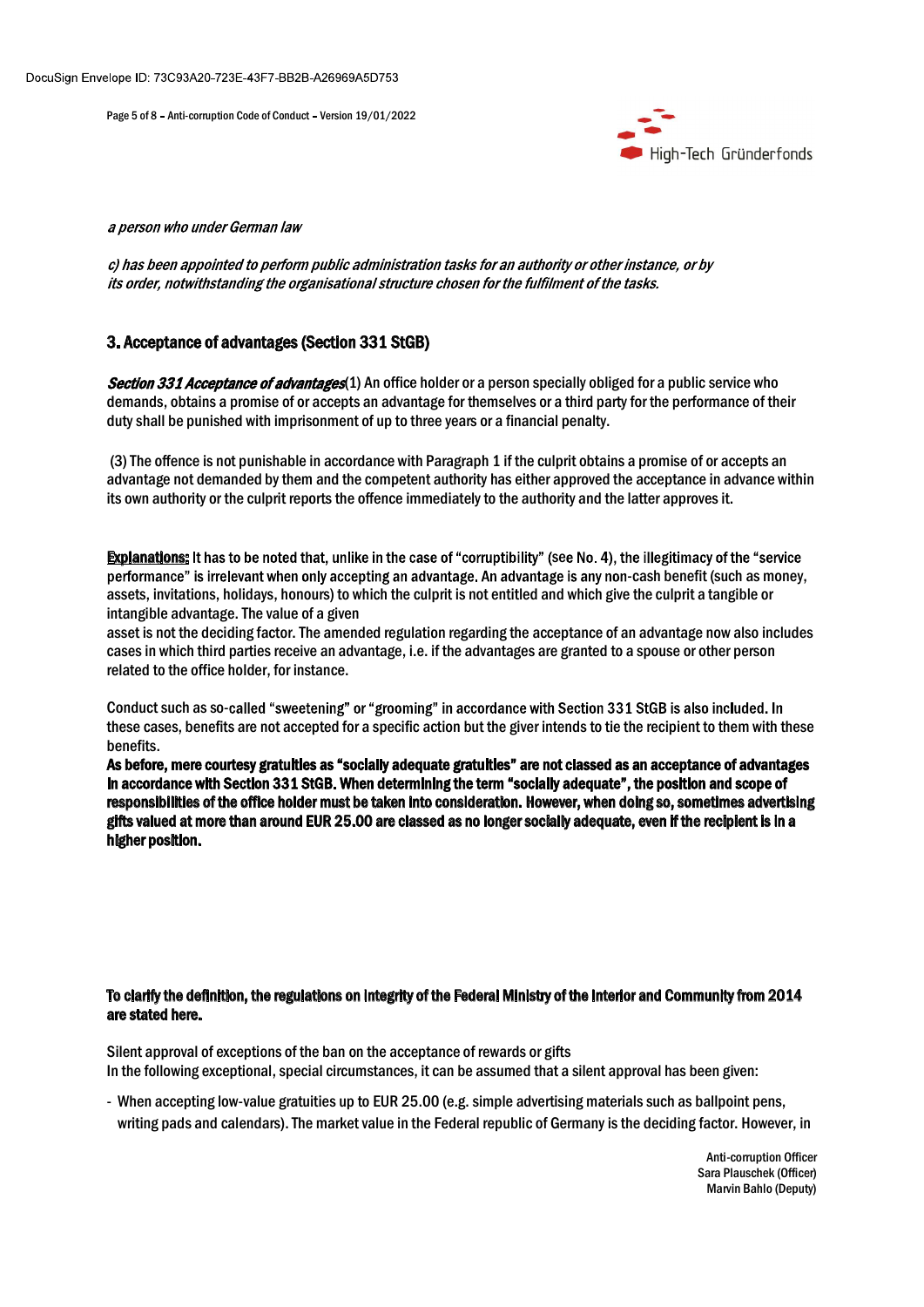

this case, the employer must be notified about such gratuity. The item, estimated value of the item, the occasion on pe 6 of 8 - Anti-comption Code of Conduct - Version 19/01/2022<br>
Which the gratuity was given and the giver must be reported.<br>
Thigh-Tech Gründerfonds<br>
this case, the employer must be notified about such gratuity. The item,

- public funds.
- In the event of hospitality being provided by public instances or recipients of the item, the occasion on which the gratuity was given and the giver must be reported.<br>
In the event of hospitality being provided by public - When participating in private bospitality events on the occasion of professional actions, meetings, site visits or<br>
- When participating in private bospitality events of experiments of gratuities that are primarily funde similar if they are common and appropriate or if they are based on the rules of etiquette and politeness from which even public servants cannot withdraw, taking into consideration their special obligation to remain objective, without breaching social standards. This does not apply if the type and scope of the hospitality event are exceptionally high, with the benchmark in individual cases being the official office of the employee. -<br>
Hoge 6x18 - Anti-camption Gods of Conduct - Version 19701/2022<br>
Mission Cases of A - Anti-camption Gods of Conduct - Version 19701/2022<br>
Mission Cases, the employer must be notified about such gratuity. The item, estima es e of 8 - Anti-commution Code of Conduct - Version 19/01/2022<br> **Altright - Thendon Finance in the filteral conduct such graduaty. The item, estimated value of the item, the occasion on<br>
Which the gratulty was given and t** - Figh-Tech Gründerfonds<br>this case, the employer must be notified about such gratuity. The item, estimated value of the item, the occasion on<br>which the gratuity was given and the giver must be reported.<br>Dublic instances or this case, the employer must be notified about such gratuity. The item, estimated value of the item, the occasion on<br>which the gratuity was given and the giver must be reported.<br>- In the event of hospitality being provided
- compliance with their social obligations placed upon them in the performance of their tasks (e.g. introduction exceeded.
- from the train station by car).

advantages could give the impression of preferential treatment of an individual or bias.

In accordance with Section 331 (3) StGB, the acceptance of advantages can be approved by the employer (manager).